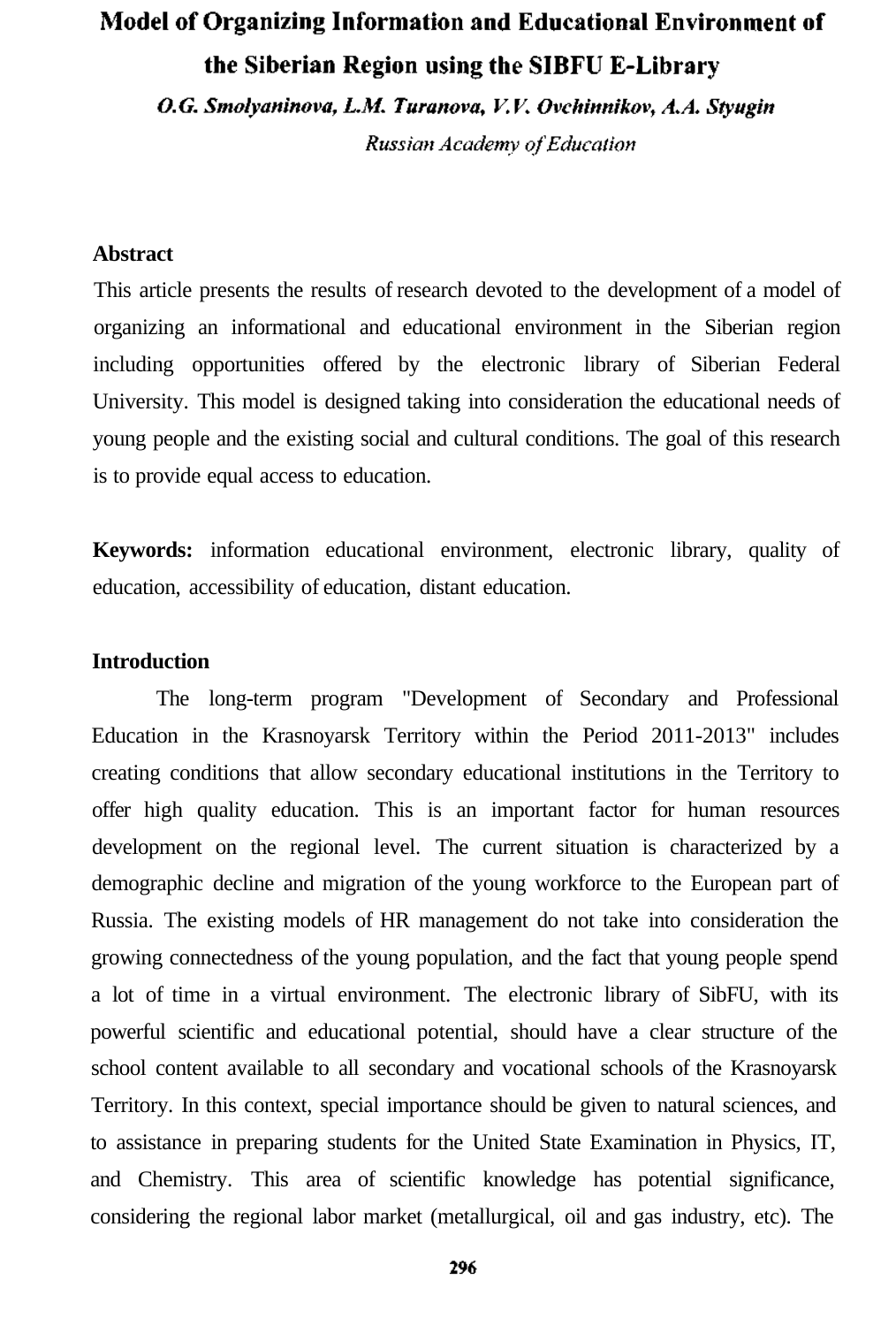SibFU e-library should also promote distant learning, which is especially important for rural schools lacking highly qualified teachers.

Discussions on the meaning and etymology of such notions as "distance education" and "distance learning" are more likely to become iess\_ popular [2] after the Federal Law "On Education in the Russian Federation" defined the distance educational technologies as "educational technologies realized mostly by means of the information and telecommunication technologies at a distance, as well as by means of the Internet, including the cases when interaction of a teacher and a student is not exclusively distant" [4].

Though the number of scientists involved in research in distance learning courses underline specific features, A. V. Khutorskoy [8] notes that "distance education resolves psychological problems of a user, eliminates time and distance boarders, increases accessibility of the outlying educational institutions, helps disabled people having specific individual features to get education, and extends communication sphere of students and teachers", and among the basic characteristics of the distance learning courses he defines:

- higher dynamics associated with the flexibility in the students' choice of courses;
- students do more independent work;
- the opportunity to use different forms of methodological support;
- consumers of educational services access the educational environment;
- a more conscious motivation level among consumers of educational services;
- Availability of interactive communications.

These features make it necessary to examine the conditions for effective use of the distance technologies in educational practice.

The research undertaken in the V. P. Astafyev Krasnoyarsk State Pedagogical University [7] shows that, in terms of personal values of Bachelor degree program students who study by means of distance technologies, educational values do not occupy the first place. The students ranked entertainment in the first and the second places, while the values of learning and development were ranked 7 and 8. In this research work we used the method of M. Rokich to identify personality values. We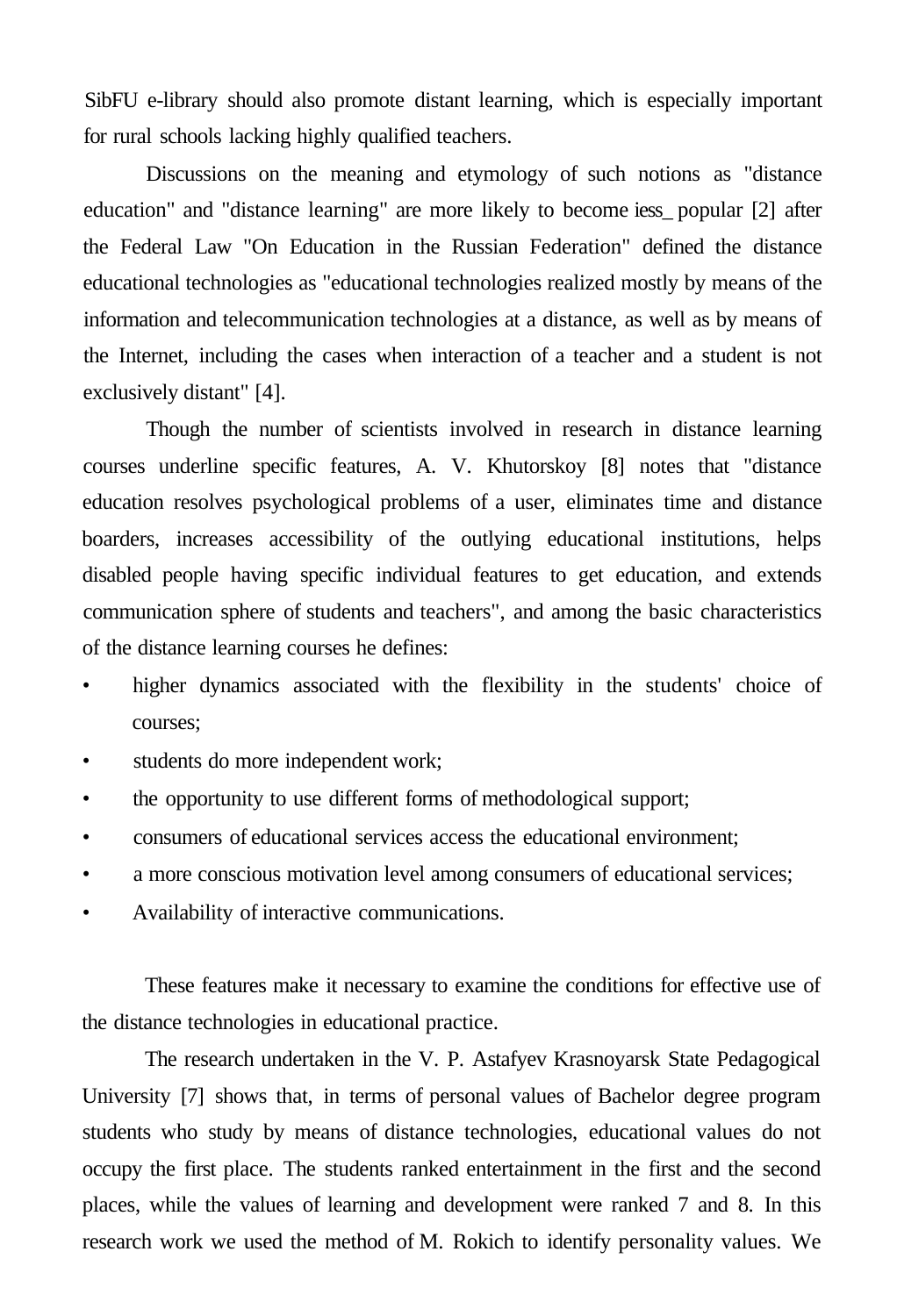may characterize mese results as unexpected, as more man one nail 01 me respondents (61%) work in the educational and in social spheres (12%).

To provide equal educational opportunities for children in the Krasnoyarsk Territory it is necessary to create an electronic educational environment that takes into account their educational needs and social and cultural conditions. The processes of computerization and informatization in the Krasnoyarsk Territory coincide with the same tendencies taking place in Russia and in the world in general. The Federal State Statistics Service of the Krasnoyarsk territory admits that within the past five years there has been an increase in organizations' access to the Internet. The increase in the number of "home" computers exceeds the increase in the computers used by organizations.

The data on how actively students of the Krasnoyarsk Territory use the Internet indirectly reflect this fact. Most students use Internet resources more than 2 hours a day [1, p. 389]. It should also be noted that, according to the Federal State Statistics Service of the Krasnoyarsk territory, in the past five years, provision of computers to schools of the Krasnoyarsk Territory has accelerated. . The social and geographic specific features of the electronic educational environment in the Krasnoyarsk Territory may be characterized as follows:

- A large area of the Krasnoyarsk Territory with moderate or low population density;
- Many settlements are situated in the remote areas far from regional centers;
- A limited transport infrastructure (some of the territories are not accessible by land transportation during a part of the year, and transportation costsin the Northern areas are high).

Participating in the project "Social and Educational Content of the Electronic Library of Siberian Federal University for the Human Resources Development of the Krasnoyarsk Territory: Concepts and Technologies of Realization" supported by the Krasnoyarsk Regional Scientific Fund, we obtained interesting statistics on what information resources are popular among students of various types of educational institutions. For example, the number of hours spent by students on the Internet: less than 1 hour - 23%; 1-2 hours - 24%; 2-3 hours - 18%; 3-4 hours - 17%; more than 4 hours - 18%o. According to the Federal State Statistics Service of the Krasnoyarsk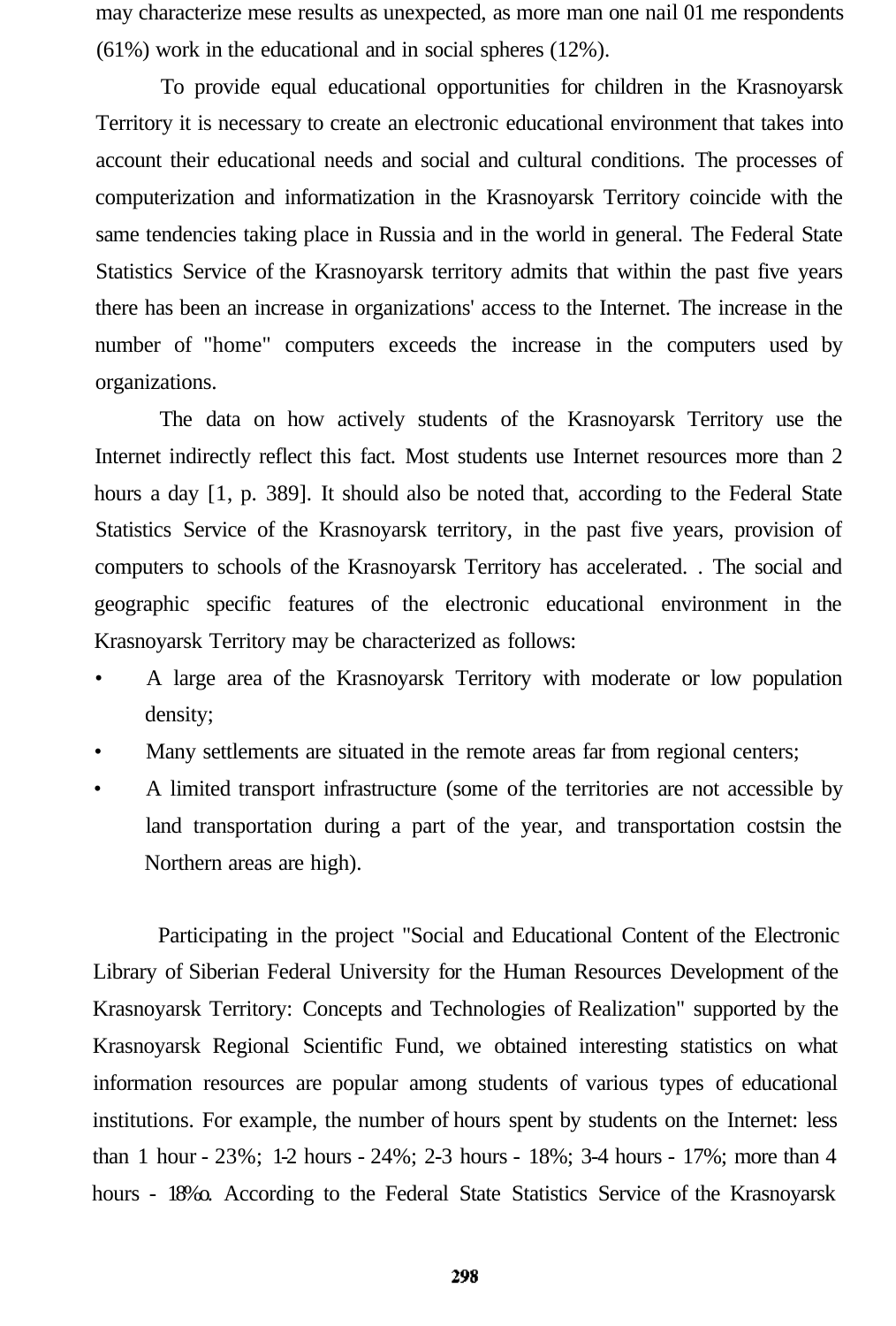territory, in the past 10 years there has been an insignificant growth in the number of museums in the Krasnoyarsk Territory, and the number of the museum visitors has decreased: This is a steady tendency. There is a decrease in new arrivals in public libraries and in the number of registered readers. Among the purpose of using the Internet 25% of the respondents mentioned entertainment, 16% - self-development, 14% - search for information,  $\frac{\wedge}{\text{preparation}}$  for classes, 30% - communicating on social networks. This allows us to draw the following conclusions:

- A high level of IT development results in the changes in storing and using information resources accumulated by the society;
- Independent students' work should be organized in accordance with modern trends, including the use of the Internet resources and social services;
- Students' educational and scientific activity based on distance technologies should be organized within virtual communities and be coordinated by a teacher;
- The activity-based approach and virtual activity based on tutor support ensures learning motivation till the end of the distance learning course.

One thousand secondary educational institutions of the Territory received access to the SibFU e-library to increase access to high-quality educational services within the project supported by the Ministry of Education and the Krasnoyarsk Regional Scientific Fund in 2010-2011. The goal for 2011 is to develop the structure and catalogue for information and educational resources in the field of natural sciences for secondary schools and secondary professional educational institutions of the Territory; and to develop distance learning in the Territory using digital learning materials and methodical resources of the SibFU e-library.

The 2011 project 2011 currently underway is aimed at natural sciences and stimulating young people's interest in this field of study. In this context, we expect an increase in the number of graduates who choose engineering as a future career, as well as the number of those chose to sit for USE exams in natural sciences. This will increase the quality of training of those graduates who come to work in the leading industries of the Territory.

S. A. Sevastyanov defines an information and educational resource (IER) as a complex means of education designed on the basis of the State Educational Standard.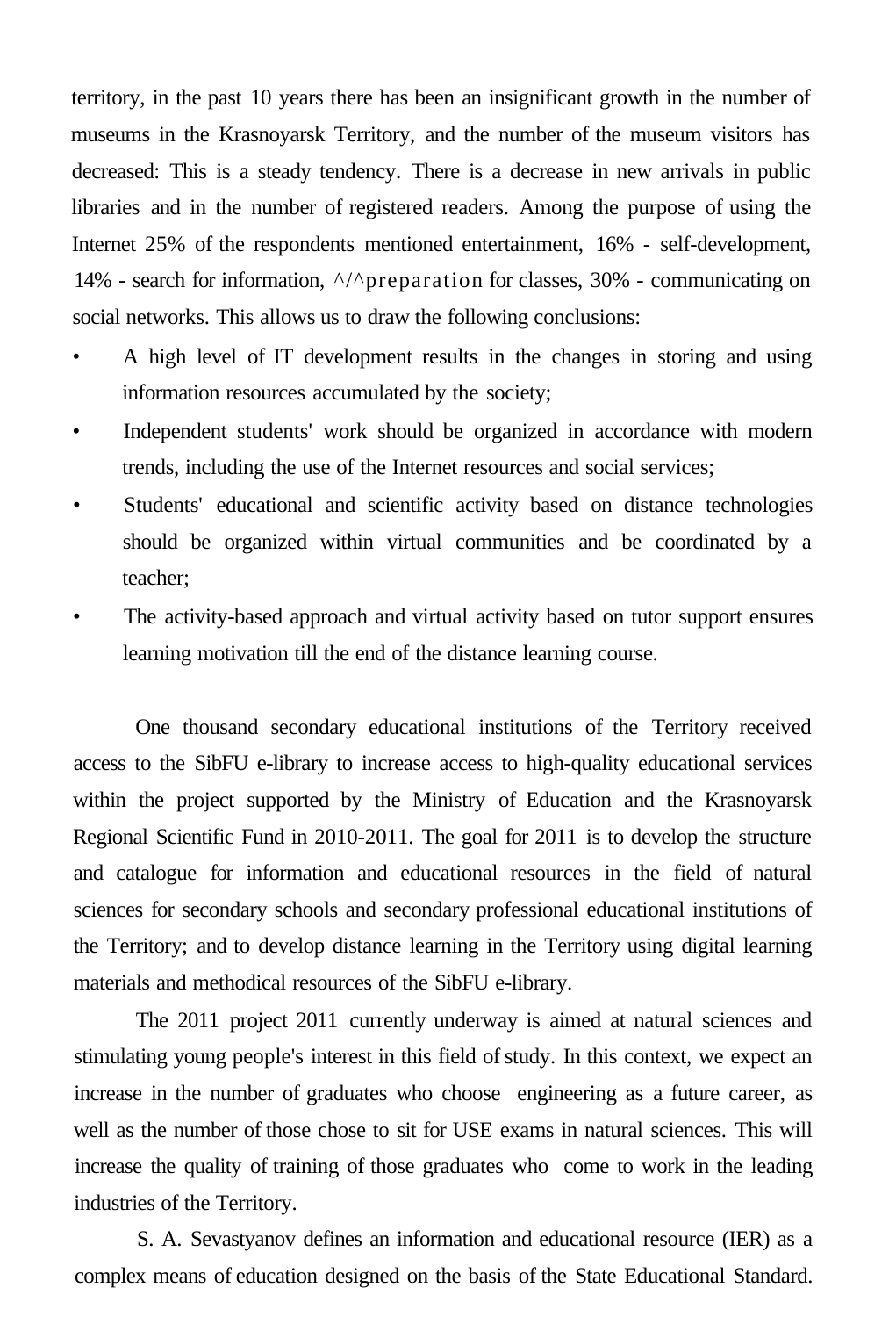IER provides all types of educational activity and allows the implementation of an individual activity-based approach to professional competency development in the corresponding area of scientific knowledge [3]. The above-mentioned definition allows us to consider the IER not as the sum total of the didactic or applied products but as a complex character object or subject-oriented environment. In fact, the IER is a universal method for organizing and supporting educational processes of different types and at different levels. At present, notwithstanding the fact that the IERs are often very productive; their usage may be characterized as unsystematic at different levels of the educational system. The popularity of federal educational portals may be explained by the total multiplication effect, and usage of different services and agents ensuring interrelation of different types of information. It cannot be stated that using multiple IER helps achieve significant results and is important in modernizing "the New School" in anticipation of the information century.

In the first stage of the project devoted to the development of natural sciences contents in the SibFU e-library, team members' efforts were aimed at creating a working model of interaction for different groups of users (secondary school students, teachers) involving the resources of the SibFUe-library. The result of the pre-project work was an interface model for accessing the e-library's electronic educational resources by teachers and students of the Krasnoyarsk Territory.

A model of organizing the personal user environment (Pic. 1-2) allows presenting the user in the virtual environment, supporting quick access to personal ePortfolio materials and regular use of network resources. These elements are important for attracting the target group users (teachers and students) to use the secondary school content of the SibFU e-library (research work carried out in 2010). A classification model of the educational resources on the basis of the competency approach and the activity-based approach became the foundation for the interface model for accessing the SibFU e-library environment. This meets the needs of teachers and students - the potential e-library users - and helps them adapt to the competency approach introduced in the system of education in accordance with the new federal educational standards.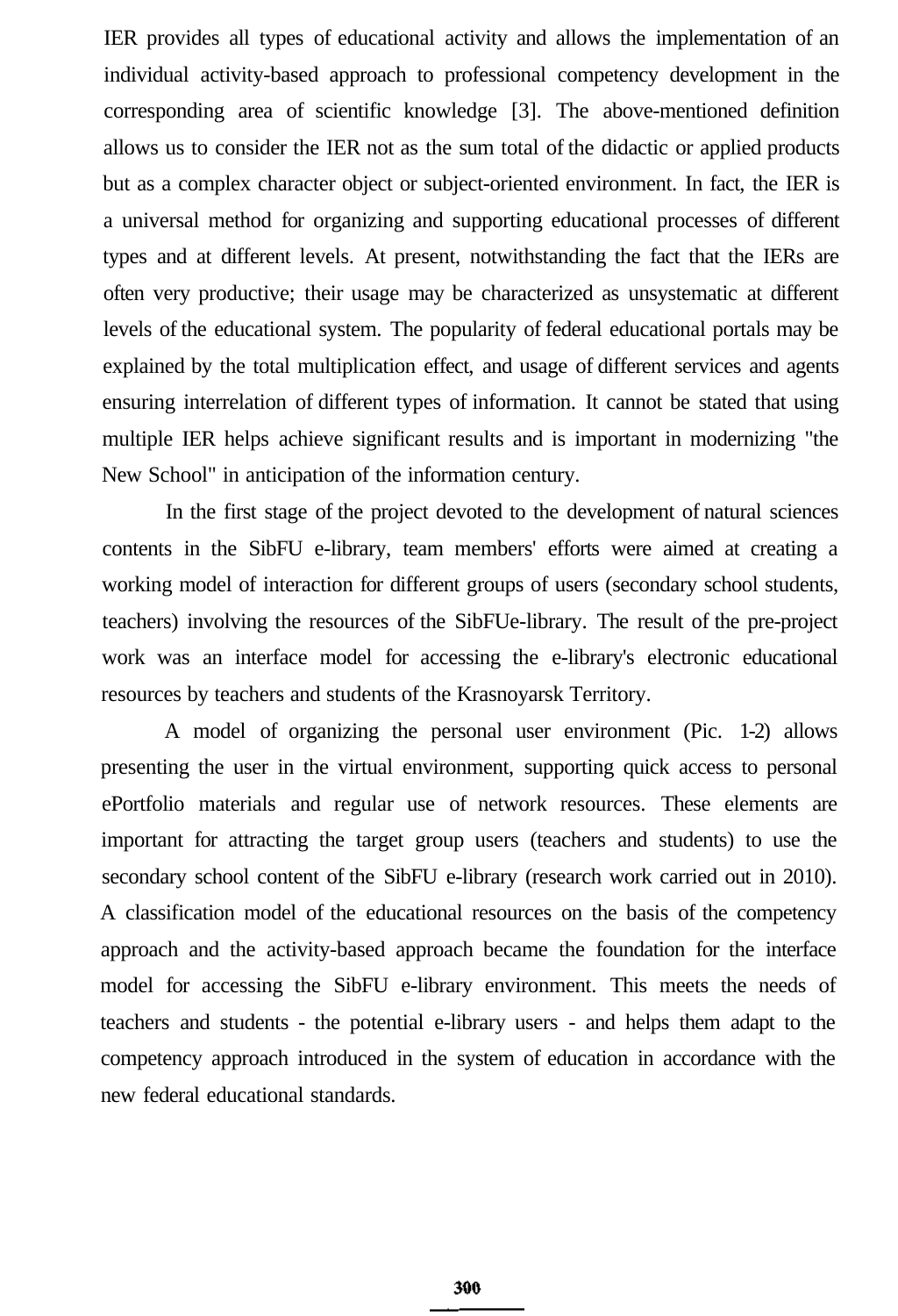

Pic. 1 Model of personal environment of the SibFU e-library user (student)

Modern technologies significantly change the organizational framework of the educational process; provided they have a convenient structure distance technologies allow organizing effective independent work of students in classes and at home. The Siberian Federal University is a large center that aggregates scientific and cultural potential and aims to create a virtual educational environment for students and teachers of the Krasnoyarsk Territory. It should be mentioned that our research revealed that gaming resources, resources for communications, self-presentation, multimedia, and interactive educational resources are most popular among students. The interface model for accessing the electronic educational resources in the SIbFU elibrary includes:

о educational/scientific materials;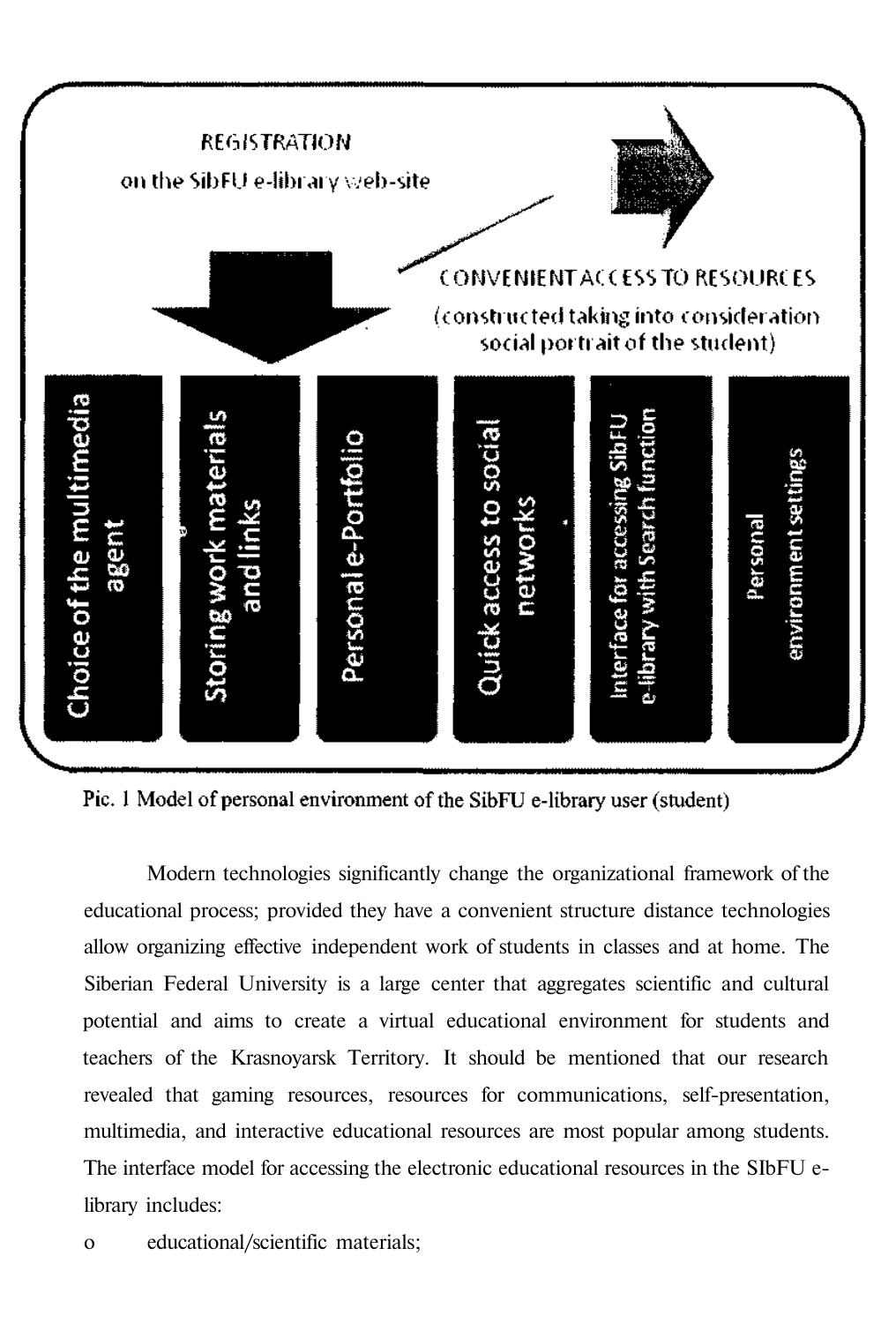- о Interactive elements (e-laboratories, simulation interactive models, interactive workbooks, virtual excursions, virtual museums, etc.);
- о materials for preparation for the United State Examinations;
- о games, entertainment;
- о On-line/ off-line tutor/specialist support.





The interface model for accessing electronic educational resources in the SIbFU e-library for teachers was designed taking into consideration that its basic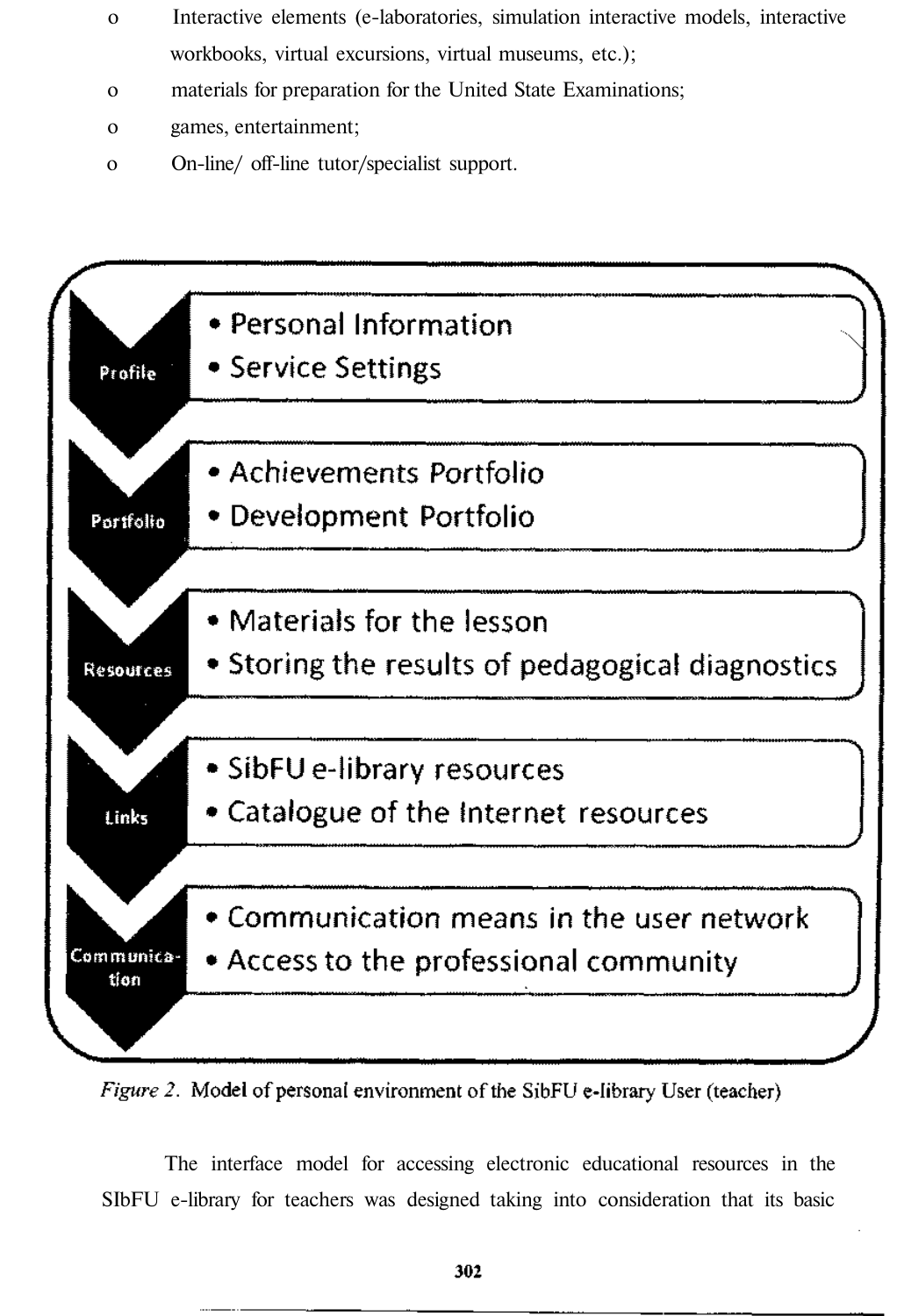function is organizing students' work in class and independent work at home. It allows users to select electronic resources in accordance with:

- Types of organizing educational activity;
- competencies to be formed;
- Types of organizing the students' work.

Therefore the proposed model of organizing information and educational environment of the Siberian region using the SibFU e-library will allow:

- taking into account the interests of different categories of users (students/teachers) searching for resources, organizing personal environment by means of differentiated access;
- attracting young people to educational resources and help them in their educational activities in accordance with their interests;
- teachers to use the virtual environment of the SibFU e-library to access the means of organizing the students' educational activities in class and their independent work at home; to use the environment to explain the material, conduct pedagogical assessments, etc..

The following stages of our research work will include launching a pilot version of the described information environment of the Siberian region using the SibFU e-library; and its testing. This research is carried out with the support from the Ministry of Education and Krasnoyarsk Regional Scientific Fund within the project KF-193 "Increasing the Quality and Accessibility of Education in the Krasnoyarsk Territory: Formation of the Content Structure of the SibFU e-Library for Secondary Schools with Natural Sciences Profile."

## **References**

- Smolyaninova, O.G., Turanova, L.M., Pozhidaeva, O.A. The Role of Electronic Library in the Informatization of Modern Education. Journal of Siberian Federal University/ Humanities & Social Sciences, Vol.3, 2011, № 4. Pp. 385- 391.
- Gustyr, A. V. Definition, Models and Methodological Principles of Distant Education. <http://academv.odoportal.rU/documents/akadem/bibl/russia/5.html>